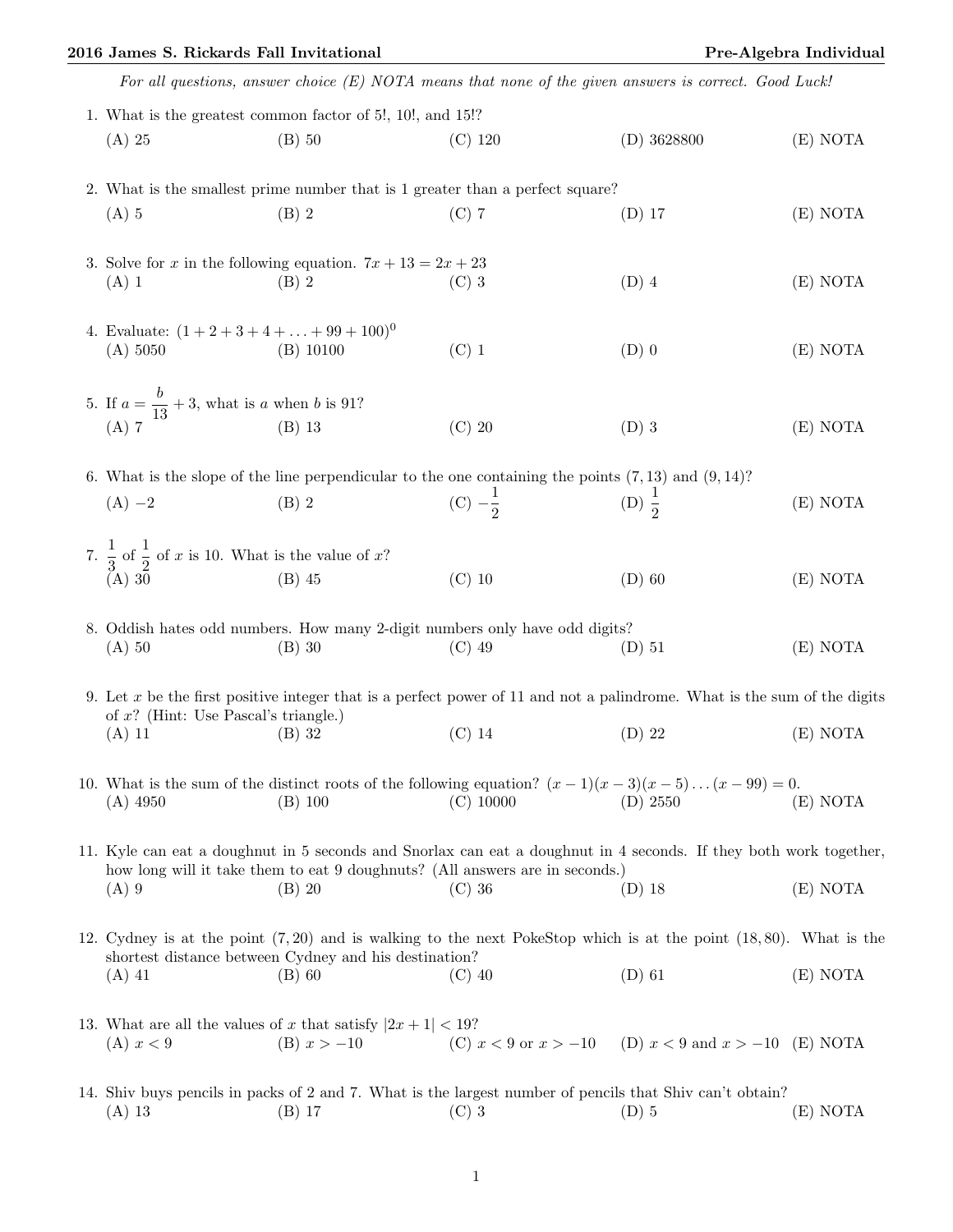## 2016 James S. Rickards Fall Invitational Pre-Algebra Individual Pre-Algebra Individual

| 15. Designer is thinking of some lyrics for his new song but needs help because he can only speak cursive. How many<br>3 letter "words" can be make using the first 4 letters of the alphabet? (Letters can be repeated and the words do<br>not have to mean anything. Ex: AAA is a word.)                                                                                                                                   |                                                                             |                     |                    |          |  |  |  |
|------------------------------------------------------------------------------------------------------------------------------------------------------------------------------------------------------------------------------------------------------------------------------------------------------------------------------------------------------------------------------------------------------------------------------|-----------------------------------------------------------------------------|---------------------|--------------------|----------|--|--|--|
| (A) 24                                                                                                                                                                                                                                                                                                                                                                                                                       | $(B)$ 26                                                                    | $(C)$ 4             | $(D)$ 12           | (E) NOTA |  |  |  |
| 16. Pikachu loves food and prime numbers, especially ones over 100. What is the sum of the digits of the 3rd smallest<br>prime number greater than 100?                                                                                                                                                                                                                                                                      |                                                                             |                     |                    |          |  |  |  |
| $(A)$ 11                                                                                                                                                                                                                                                                                                                                                                                                                     | $(B)$ 10                                                                    | $(C)$ 9             | $(D)$ 8            | (E) NOTA |  |  |  |
| 17. The diameter of a circle is an integer. The area of the circle is between 100 and 120 square units. What is the<br>number of units in the circle's diameter?                                                                                                                                                                                                                                                             |                                                                             |                     |                    |          |  |  |  |
| $(A)$ 10                                                                                                                                                                                                                                                                                                                                                                                                                     | $(B)$ 11                                                                    | $(C)$ 12            | $(D)$ 13           | (E) NOTA |  |  |  |
| 18. Find the sum of all integer(s) that make the inequality $14 < \frac{7x}{2} < 21$ true.                                                                                                                                                                                                                                                                                                                                   |                                                                             |                     |                    |          |  |  |  |
| $(A)$ 15                                                                                                                                                                                                                                                                                                                                                                                                                     | $(B)$ 10                                                                    | $(C)$ 6             | $(D)$ 5            | (E) NOTA |  |  |  |
| 19. Calculate the circumference of a circle with area 4.                                                                                                                                                                                                                                                                                                                                                                     |                                                                             |                     |                    |          |  |  |  |
| (A) $4\sqrt{\pi}$                                                                                                                                                                                                                                                                                                                                                                                                            | (B) $2\sqrt{\pi}$                                                           | (C) $4\pi^2$        | (D) $2\pi^2$       | (E) NOTA |  |  |  |
|                                                                                                                                                                                                                                                                                                                                                                                                                              |                                                                             |                     |                    |          |  |  |  |
| $(A)$ 66                                                                                                                                                                                                                                                                                                                                                                                                                     | 20. Find the next term in the sequence: $1, 2, 6, 15, 31, 56$ .<br>$(B)$ 91 | $(C)$ 48            | $(D)$ 74           | (E) NOTA |  |  |  |
|                                                                                                                                                                                                                                                                                                                                                                                                                              |                                                                             |                     |                    |          |  |  |  |
| 21. A number x is equal to the product of 7, 24 and 48. What is the smallest positive integer y such that the product<br>$xy$ is a perfect cube?                                                                                                                                                                                                                                                                             |                                                                             |                     |                    |          |  |  |  |
| (A) 8064                                                                                                                                                                                                                                                                                                                                                                                                                     | $(B)$ 588                                                                   | (C) 294             | $(D)$ 1            | (E) NOTA |  |  |  |
|                                                                                                                                                                                                                                                                                                                                                                                                                              |                                                                             |                     |                    |          |  |  |  |
| 22. Shiv is building a fence so his cow Bessie can roam in peace. If Shiv wants to construct a fence with integral side<br>lengths, but only has 80 units of fencing material, what is the area of the largest plot of land that Shiv can make                                                                                                                                                                               |                                                                             |                     |                    |          |  |  |  |
| for Bessie?<br>$(A)$ 39                                                                                                                                                                                                                                                                                                                                                                                                      | $(B)$ 399                                                                   | $(C)$ 1600          | $(D)$ 400          | (E) NOTA |  |  |  |
|                                                                                                                                                                                                                                                                                                                                                                                                                              |                                                                             |                     |                    |          |  |  |  |
| 23. Find the sum of the positive factors of 2016.<br>$(A)$ 4536                                                                                                                                                                                                                                                                                                                                                              | $(B)$ 4535                                                                  | (C) 6556            | (D) 6552           | (E) NOTA |  |  |  |
|                                                                                                                                                                                                                                                                                                                                                                                                                              |                                                                             |                     |                    |          |  |  |  |
| 24. Ashish is lifting some heavy 5 pound dumbbells, but begins to pout when he realizes Sairam is lifting 6 pound<br>dumbbells. Ashish begins using whey protein to beat Sairam in their next arm wrestling contest. How many grams<br>should Ashish take every day if the recommended amount is the least common multiple of 6, 5, and 30? (Assume<br>Ashish uses some common sense and only takes the recommended amount.) |                                                                             |                     |                    |          |  |  |  |
| $(A)$ 60                                                                                                                                                                                                                                                                                                                                                                                                                     | $(B)$ 15                                                                    | $(C)$ 30            | $(D)$ 3            | (E) NOTA |  |  |  |
| 25. Sri realizes he is lacking some common sense so he decides to ask the rainbow god for help. The rainbow god will<br>only help him if he can express $0.1777$ as a fraction in simplest form. What is Sri's answer assuming he answers<br>it correctly?                                                                                                                                                                   |                                                                             |                     |                    |          |  |  |  |
| (A) $\frac{1}{17}$                                                                                                                                                                                                                                                                                                                                                                                                           | (B) $\frac{17}{90}$                                                         | (C) $\frac{17}{99}$ | (D) $\frac{8}{45}$ | (E) NOTA |  |  |  |
|                                                                                                                                                                                                                                                                                                                                                                                                                              |                                                                             |                     |                    |          |  |  |  |
|                                                                                                                                                                                                                                                                                                                                                                                                                              |                                                                             |                     |                    |          |  |  |  |

26. Teja is one foot tall and casts a 7 foot long shadow. Puneet is 3 feet tall and decides to creep up on Teja and tickle him. How long will his shadow be in feet if he stands next to Teja at the same time of the day?

(A)  $\frac{7}{3}$  (B)  $\frac{3}{7}$  (C)  $\frac{4}{7}$  (D)  $\frac{7}{4}$ (E) NOTA